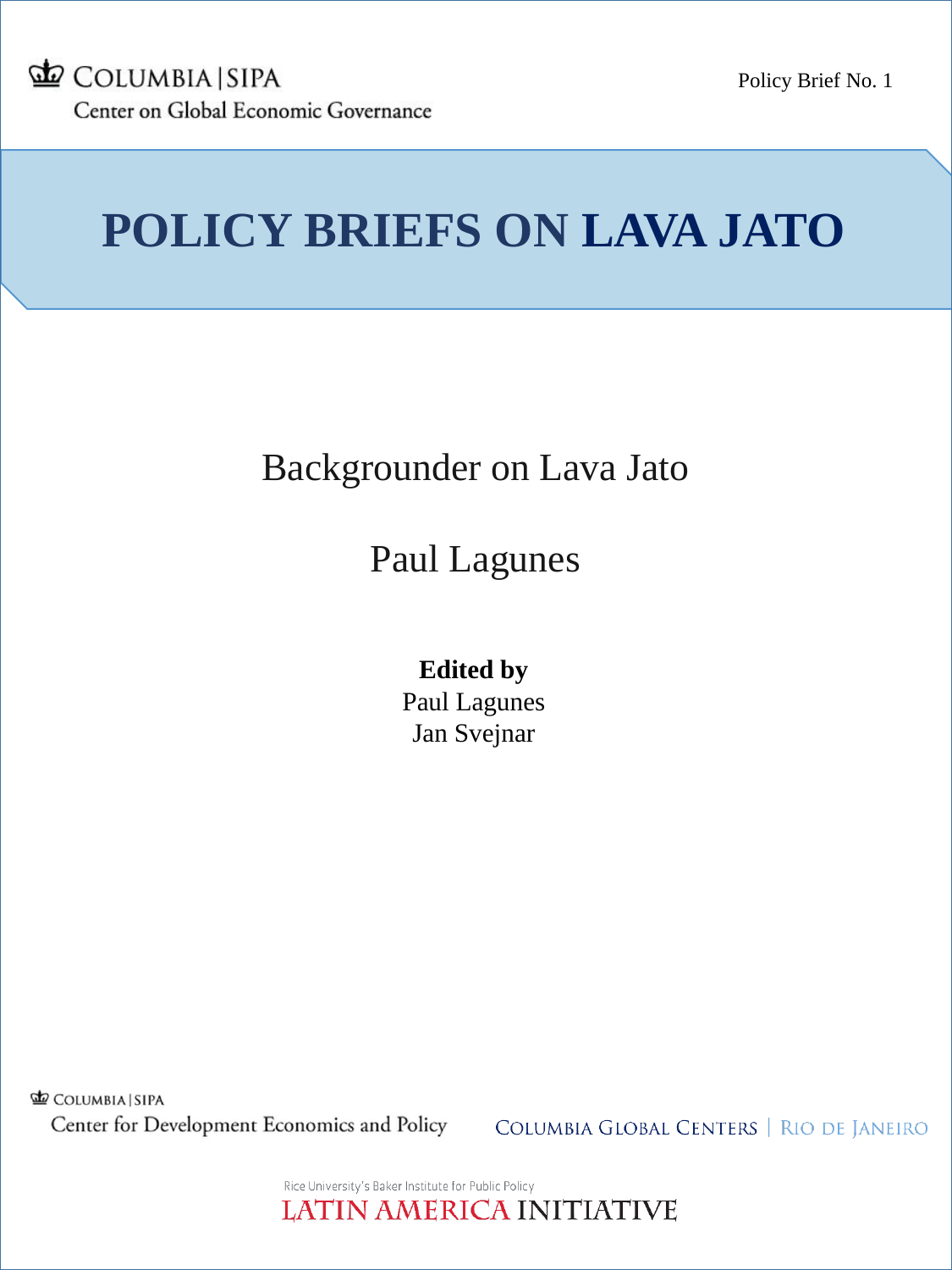### ABOUT THE PROJECT ABOUT THE PROJECT

Lava Jato or Operation Car Wash refers to Latin America's largest known corruption scheme in living memory. Related events began unfolding in Brazil in March of 2014. Construction companies were colluding with employees of Brazil's state-owned oil company to win public works contracts. The oil company's employees took bribes, while politicians obtained kickbacks as personal gifts or campaign donations.

The relevant scholarship had warned that corruption could result in public works being constructed at inflated costs. However, such warnings were ignored, and so the people involved in the scheme managed to steal billions in state funds. Prosecutors further revealed that bribes paid by the region's largest construction group extended to eleven other countries besides Brazil.

In spite of the continued interest among policy practitioners and academics, there are key questions about Lava Jato that remain unanswered. For instance, how did the construction company that led the corruption scheme choose the countries in which to do business? According to the international press, the scheme played a role in the 2014 World Cup, but was corruption also at work in the planning and execution of the 2016 Rio Olympics? Also, what is motivating some of the key actors fighting corruption in Brazil, and what can be done to avoid similar corruption scandals in the future?

To answer these and related questions, the Center on Global Economic Governance (CGEG) at Columbia University's School of International & Public Affairs has collected a series of policy briefs on Lava Jato-related themes. This project is proudly cosponsored by the Center for Development Economics and Policy (CDEP), Columbia Global Center in Rio, and the Latin America Initiative at Rice University's Baker Institute for Public Policy with the goal of shedding light on a complex problem that has affected the lives of millions.

Please cite as: Lagunes, Paul. "Backgrounder on Lava Jato." Policy Briefs on Lava Jato: Understanding Latin America's Largest Corruption Scandal in History. New York, NY: Center on Global Economic Governance at the School of International and Public Affairs, Columbia University, 2018. <https://cgeg.sipa.columbia.edu/policy-briefs-lava-jato>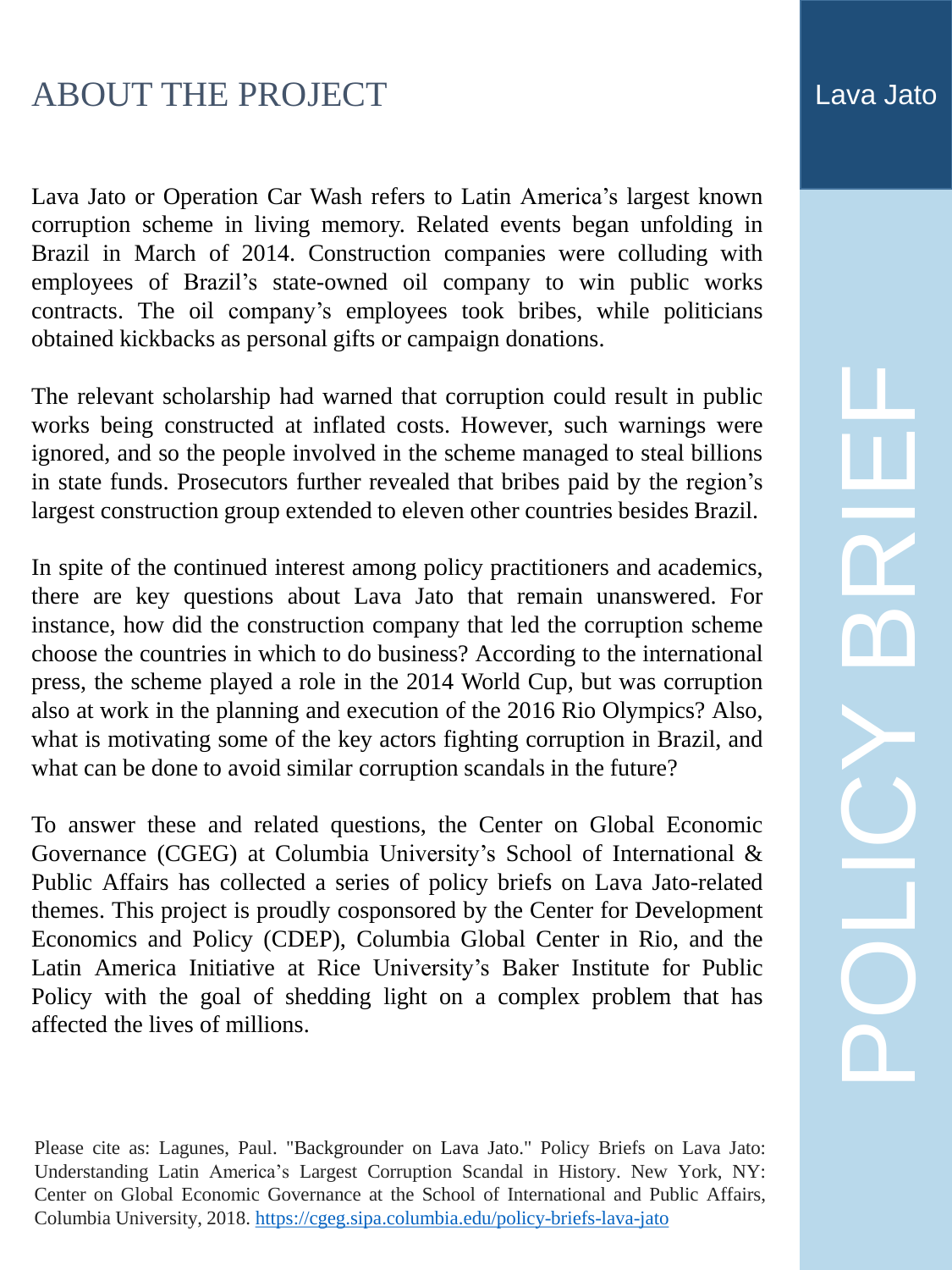#### **Backgrounder on Lava Jato**

By Paul Lagunes

Lava Jato or "Operation Car Wash" refers to Latin America's largest known corruption scheme, which investigators in Brazil began to uncover in March of 2014. Prosecutors in the southern city of Curitiba were looking into the activities of black-market money dealers known locally as *doleiros*.<sup>1</sup> These *doleiros* were using gas and car wash stations to launder money, which is how the scandal got its name. As prosecutors deepened their investigation, they were surprised to find that a particular *doleiro* had links to Paulo Roberto Costa, a high-level executive of Brazil's state-owned oil company Petrobras.<sup>2</sup>

Thus, what began as a local investigation into money-laundering, found extensive collusion between Petrobras employees and construction companies seeking contracts for public works projects. The oil company's employees took bribes, while politicians obtained kickbacks. Investigators and prosecutors found that corrupt practices involving Odebrecht, the region's largest construction group, covered a total of twelve countries—in alphabetical order: Angola, Argentina, Brazil, Colombia, the Dominican Republic, Ecuador, Guatemala, Mexico, Mozambique, Panama,

<sup>1</sup> Cifuentes, Pedro. "Investigação Na Petrobras Começou Com Um Estranho Presente De Luxo." *El País*, December 1. 2014, sec. Operação Lava Jato. <https://brasil.elpais.com/brasil/2014/12/01/politica/1417472349\_354451.html>. 2 Ibid.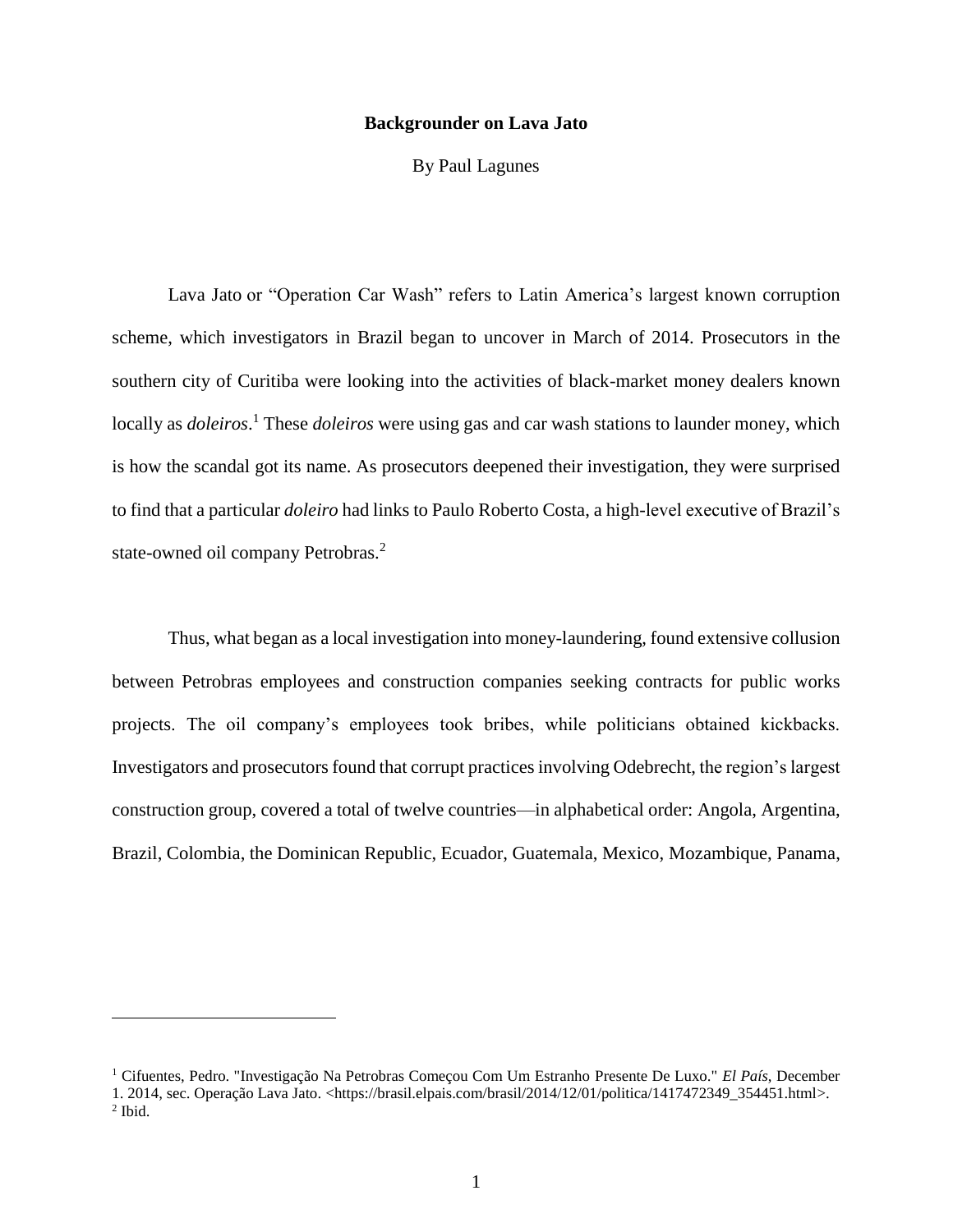Peru, and Venezuela.<sup>3</sup> Those involved in the scheme managed to steal billions in state funds, resulting in inflated costs for public works projects at the expense of taxpayers.

Some key questions about Lava Jato remain unanswered. Thus, aiming to address some of the gaps in our knowledge, Professor Jan Svejnar and I launched a project that collects a series of policy briefs. The goal is to inform the discussion about corruption, especially as it affects Brazil and Latin America. This document in particular provides background information about Brazilian politics and about the Lava Jato scandal itself. 4

#### **From Scandal to Scandal**

 $\overline{a}$ 

Brazilians have long had to accept corruption scandals as a chronic part of their government. Graft was present under military rule (1964–85), 5 contrary, perhaps, to the beliefs of those who now hope for the return of authoritarianism.<sup>6</sup> Corruption scandals have also plagued every presidential administration since civil order was reestablished in 1985.<sup>7</sup> A congressional

<sup>3</sup> Anonymous. "Odebrecht Bribed across Latin America." *Deutsche Welle*, December 23. 2016, sec. Business. <https://bit.ly/2Abb1YE>.

<sup>4</sup> Some of the material in this text is drawn from Paul Lagunes and Susan Rose-Ackerman. "Why Brazil Is Winning Its Fight against Corruption." *The Conversation*, February 2, 2016, sec. Economy + Business. <https://bit.ly/2mUcBXc>.

<sup>5</sup> Barbara Geddes and Artur Ribeiro Neto. "Institutional Sources of Corruption in Brazil." *Third World Quarterly*, 13.4 (1992): 641-661. <http://www.tandfonline.com/doi/abs/10.1080/01436599208420302>.

<sup>6</sup> BBC News. "Brazil: Protesters Storm Congress Seeking Military Rule." *BBC News*, November 17, 2016, sec. Latin America. <https://bbc.in/2R5d2fy>.

<sup>7</sup> Matthew M. Taylor and Vinícius C. Buranelli. "Ending up in Pizza: Accountability as a Problem of Institutional Arrangement in Brazil." *Latin American Politics and Society*, 49.1 (2007): 59-87. <https://www.jstor.org/stable/4490507?seq=1#page\_scan\_tab\_contents>.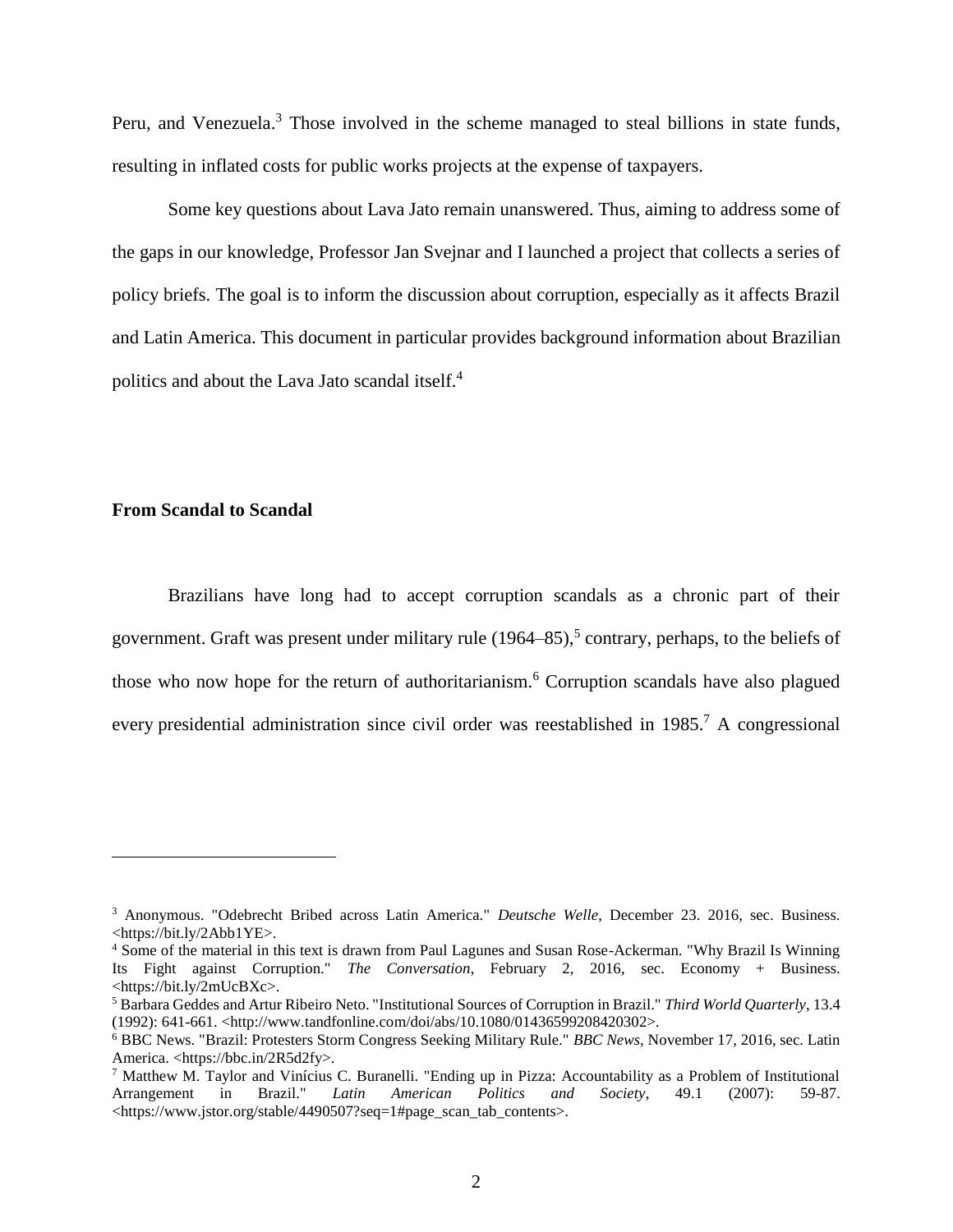inquiry found endemic corruption in José Sarney's administration (1985–90). <sup>8</sup> Fernando Collor de Mello's term, which began in 1990 with promises of clean government, ended with impeachment in 1992 after the president's own brother accused him of accepting corrupt payoffs.<sup>9</sup> On Itamar Franco's watch (1992–95), the congressional budget committee misappropriated funds.<sup>10</sup> As to Fernando Henrique Cardoso (1995-2003), he faced accusations of congressional vote buying.<sup>11</sup>

While Luiz Inácio "Lula" da Silva was president (2003-2011), Brazil experienced a number of corruption scandals, including those known as such as *Caixa Dois*<sup>12</sup> and *Bingos*. <sup>13</sup> But the most important scandal was the one called *Mensalão*, a scheme in which coalition parties accepted large clandestine monthly payments (*mensalão*) in exchange for their support of Lula's party, known as the Workers Party or  $PT<sup>14</sup>$  News about these illicit payments broke in 2005 when a legislator publicly accused Lula's party of bribing its political allies. As *The Economist* explains:

The money [for the bribes] was said to have come from the public purse via fake advertising contracts signed by state-owned companies with corrupt advertising firms. […] Overlapping congressional inquiries ended up accusing 18 congressmen

<sup>8</sup> William R. Long, "Peril for Democracy: Brazil Reels under Tales of Corruption." *Los Angeles Times*, April 26, 1988, sec. Collections. <https://lat.ms/2xSFBnw>.

<sup>9</sup> Kurt Weyland. "The Rise and Fall of President Collor and Its Impact on Brazilian Democracy." *Journal of International Studies and World Affairs*, 35.1 (1993): 1-37. <https://bit.ly/2xIEGa8>; Aníbal Pérez-Liñán. *Presidential Impeachment and the New Political Instability in Latin America*. Cambridge, MA: Cambridge University Press, 2007; Carlos Pereira, Timothy J. Power, and Eric D. Raile. "Presidentialism, Coalitions, and Accountability." *Corruption and Democracy in Brazil: The Struggle for Accountability*. Eds. Timothy J. Power and Matthew M. Taylor. Notre Dame, Indiana: University of Notre Dame, 2011.

 $10$  Taylor and Buranelli (2007), 60.

 $11$  Ibid.

<sup>12</sup> Michael Astor. "Brazilians Shrug Off Corruption Scandals." *The Washington Post*, September 29. 2006, sec. World. <https://wapo.st/2OgA7xc>.

<sup>13</sup> BBC News. "Brazil Bingo Staff March over Ban." *BBC News*, March 4. 2004. <https://bbc.in/2OeFSvj>.

<sup>&</sup>lt;sup>14</sup> The Economist. "What Is Brazil's 'Mensalão'?" *The Economist*, November 18. 2013b, sec. Explaining the world, daily. <https://econ.st/1kdwODK>.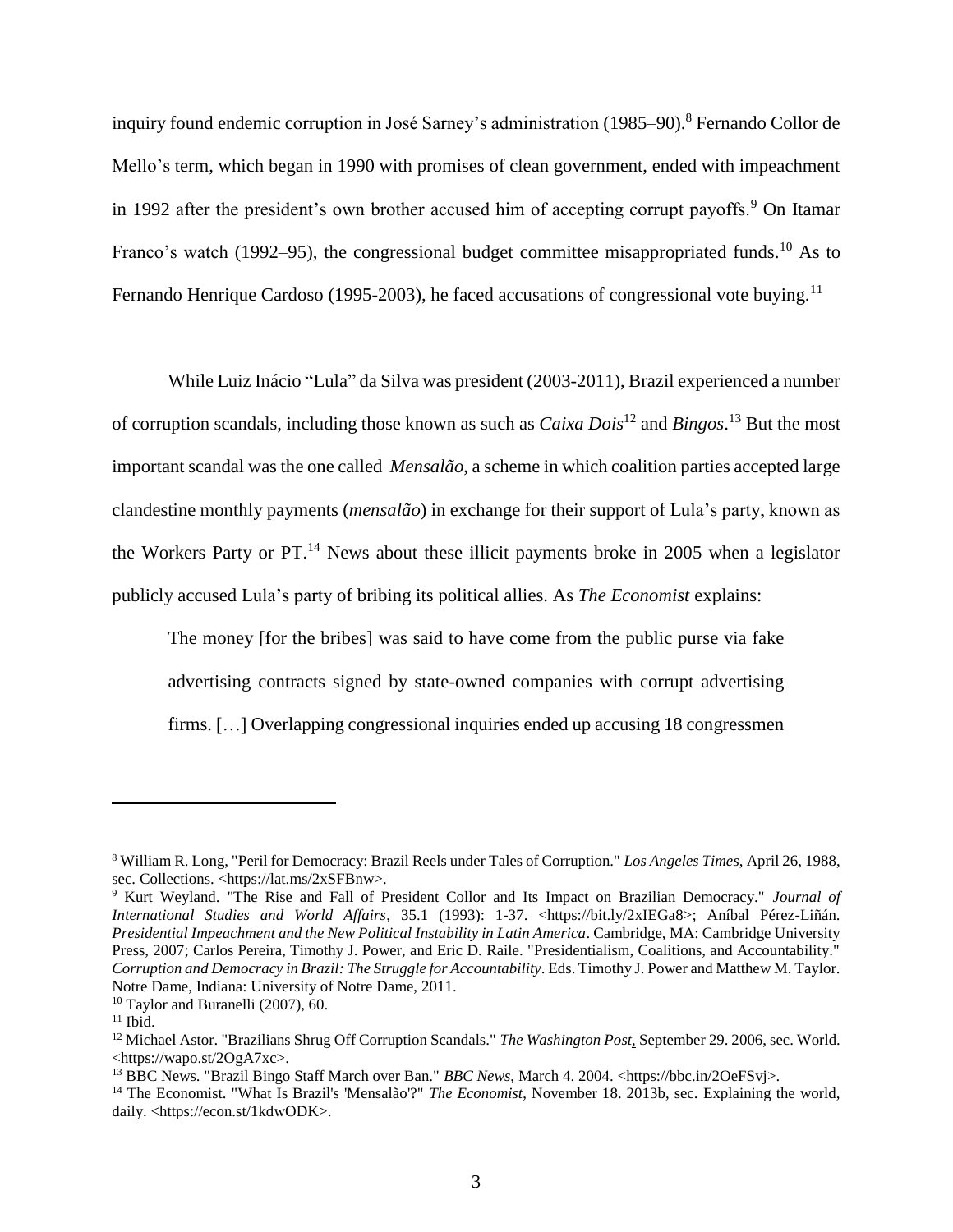of involvement in the vote-buying scheme. The biggest name among them was José Dirceu [...], who had been chief of staff to the president, Luiz Inácio Lula da Silva, until forced by the scandal to step down.<sup>15</sup>

The Supreme Court eventually took up the *Mensalão* case, but because of the court's considerable backlog, the trials of more than three dozen politicians did not begin until mid-2012.<sup>16</sup> In the meantime, the PT won two more presidential elections, the first re-electing Lula, and the second Dilma Rousseff in 2010.

Rousseff is an economist and politician who, in her youth, had been imprisoned and tortured by the military dictatorship.<sup>17</sup> She began her tenure by firing over five ministers because they were suspected of corruption.<sup>18</sup> However, these and other actions, such as the enactment of a major government transparency law,<sup>19</sup> were by 2013 seen as insufficient, as Brazil's economic

<sup>&</sup>lt;sup>15</sup> Anderson Antunes. "The Cost of Corruption in Brazil Could Be up to \$53 Billion Just This Year Alone." Forbes, November 28. 2013, sec. Business & Wealth News from Brazil. <https://bit.ly/2OhyX4g>; see also BBC News. "Q&A: Brazil's 'Big Monthly' Corruption Trial." *BBC News*, November 16, 2013, sec. Latin America. <https://bbc.in/1WkzN9Q>.

<sup>16</sup> Andrew Downie. "Brazil Targets Corruption in 'Trial of the Century'." *The Christian Science Monitor*, August 15, 2012. <https://bit.ly/2DzkH2J>.

<sup>17</sup> Simon Romero. "Leader's Torture in the '70s Stirs Ghosts in Brazil." *The New York Times*, August 4. 2012, sec. Americas. <https://nyti.ms/1fdR2YC>.

<sup>18</sup> Juan Forero. "In Her First Year, Brazilian President Dilma Rousseff Cleans House." *The Washington Post*, December 14. 2011, sec. World. <https://wapo.st/2xSPD83>.

<sup>19</sup> "Brazil". Online, freedominfo.org. September 27, 2018. <https://bit.ly/2zAwslO>.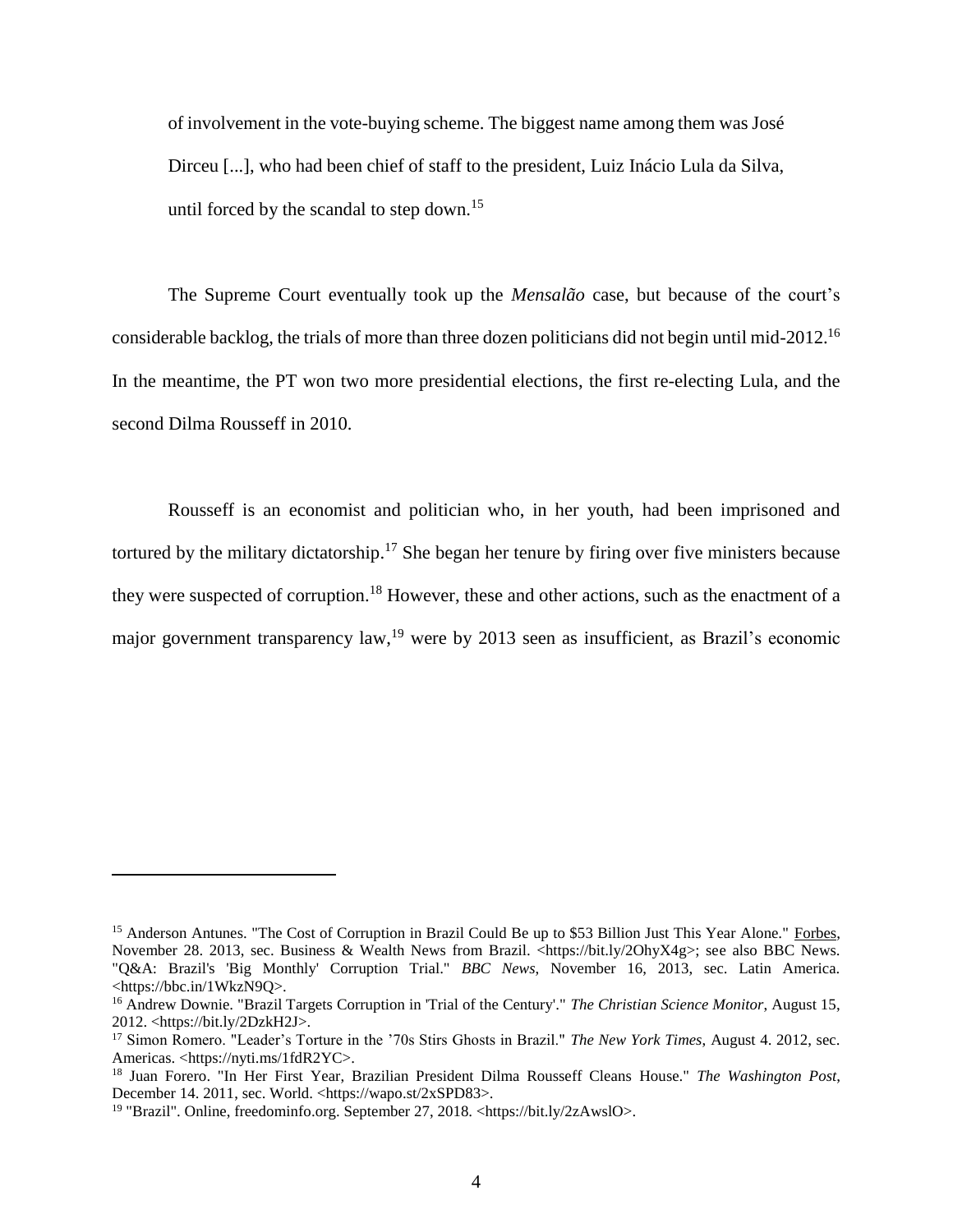outlook worsened.<sup>20</sup> Crowds took to the streets to protest corruption,<sup>21</sup> and in particular the billions spent on new football stadiums for the 2014 World Cup, among other issues.<sup>22</sup>

Soon after the demonstrations, Rousseff stood for reelection in 2014; her margin of victory was the narrowest in modern Brazilian history.<sup>23</sup> Against this backdrop of growing economic and political anger and anxiety, the largest corruption scandal in the country's history unfolded.

### **The Petrobras Scandal and Lava Jato**

 $\overline{a}$ 

Petróleo Brasileiro S.A., known as Petrobras, is Brazil's semi-public national oil company. Its contracts run into the billions of dollars annually.<sup>24</sup> Looking to access this treasure trove, over a decade ago Odebrecht S.A. and other Brazilian construction firms colluded to ensure that Petrobras awarded them inflated contracts.<sup>25</sup>

About three percent of the money from the contracts was paid as bribes, mainly to toplevel Petrobras employees in order to ensure that the company allotted business to companies in

<sup>20</sup> The Economist. "Brazilian Waxing and Waning." *The Economist*, April 18, 2016, sec. Economic Backgrounder. <https://econ.st/2xTM1Tk>.

<sup>21</sup> BBC News. "Brazil Unrest: 'Million' Join Protests in 100 Cities." *BBC News*, June 21, 2013, sec. Latin America. <https://bbc.in/2xWRLf2>.

<sup>22</sup> Jonathan Watts. "Brazil Erupts in Protest: More Than a Million on the Streets." *The Guardian*, June 21, 2013, sec. Americas. <https://bit.ly/2zkwuLu>.

<sup>&</sup>lt;sup>23</sup> "Diehard Dilma." *The Economist*, November 1, 2014, sec. Leaders. <https://econ.st/2DzPmgp>.

<sup>24</sup> Esther Fuentes. *Understanding the Petrobras Scandal*. Washington, D.C.: Council on Hemispheric Affairs, 2016. <https://bit.ly/2bNo4Ct>.

<sup>25</sup> Michael Smith, Sabrina Valle, and Blake Schmidt. "The Betrayal of Brazil". Online, 2015. *Bloomberg*. (May 8, 2015). <https://bloom.bg/2IngAFR>.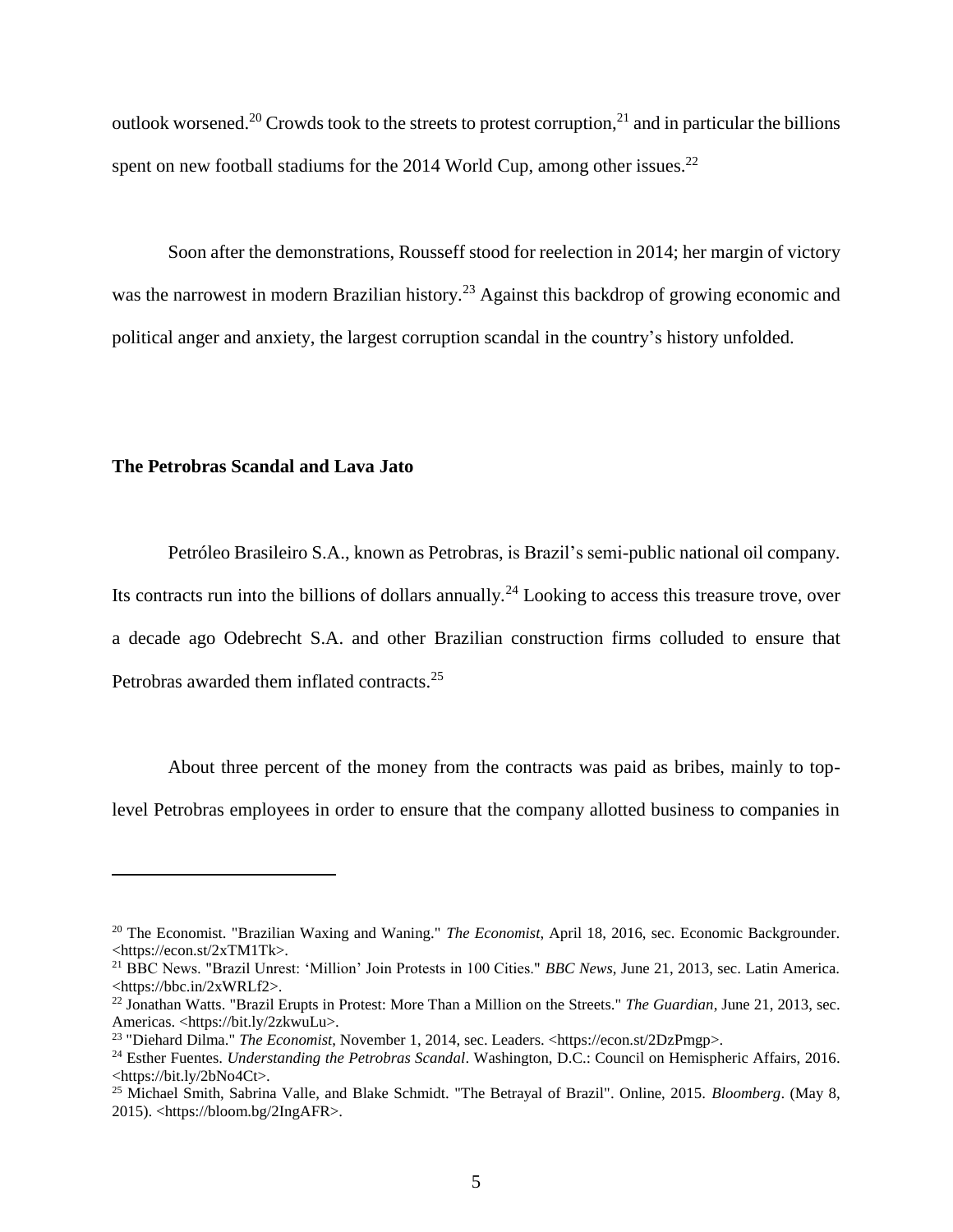the cartel.<sup>26</sup> Politicians got kickbacks in the form of personal gifts and campaign donations.<sup>27</sup> Bribes flowed through a complex network of offshore accounts<sup>28</sup> and black-market financial operators.<sup>29</sup> One of the contracts processed through the shady scheme involved the construction of the Arena Corinthians soccer stadium, a finding that seemed to vindicate the protests that had preceded the World Cup.<sup>30</sup>

The scheme might have continued unhindered, if not for the investigation that became known as Lava Jato or "Operation Car Wash," run by Brazil's *Ministerio Público Federal* (MPF, the Federal Prosecutors' Office).<sup>31</sup> Federal Prosecutors, along with the Federal Police, the Federal Court of Accounts, and the Office of the Comptroller General, play a central role in the country's system of accountability.<sup>32</sup> Their agency enjoys significant institutional autonomy to investigate and prosecute corruption.<sup>33</sup>

<sup>26</sup> Joe Leahy. "Petrobras Scandal Adds Fuel to Brazil's Fiery Election Campaign." *Financial Times*, October 15, 2014, sec. Americas Politics & Policy. <https://on.ft.com/2xWV7yE>.

<sup>27</sup> David Segal. "Petrobras Oil Scandal Leaves Brazilians Lamenting a Lost Dream." *The New York Times*, August 7, 2015, sec. International Business. <https://nyti.ms/2QdmRXl>.

<sup>28</sup> Romina Mella and Gustavo Gorriti. "How Brazil's Odebrecht Laundered Bribe Money". Online, 2016. *Analysis*. (March 30): InSight Crime. September 26, 2018. <https://bit.ly/2N4D9jj>.

<sup>29</sup> Adriana Justi and Bibiana Dionísio. "Justiça Federal Condena Marcelo Odebrecht Em Açao Da Lava Jato." *G1*, March 3, 2016. <https://glo.bo/1R59mrD>.

<sup>&</sup>lt;sup>30</sup> Caroline Stauffer and Guillermo Parra-Bernal. "Odebrecht Cooperates with Brazil Probe after Bribe Scheme Exposed." *Reuters*, March 22, 2016, sec. Business News. <https://reut.rs/2IjXO22>.

<sup>31</sup> Jonathan Watts. "Operation Car Wash: Is This the Biggest Corruption Scandal in History?". *The Guardian*, June 1, 2017, sec. The long read. <https://bit.ly/2rX4Q72>.

<sup>32</sup> Ana Luiza Aranha. "Corruption and the Web of Accountability Institutions in Brazil." Online: Universidade Federal de Minas Gerais, 2014. 35. <https://bit.ly/2DIr5ES>.

<sup>33</sup> Zack Beauchamp. "Brazil's Petrobras Scandal, Explained." *Vox*, March 18, 2016, sec. Explainers. <https://bit.ly/2CUycZC>.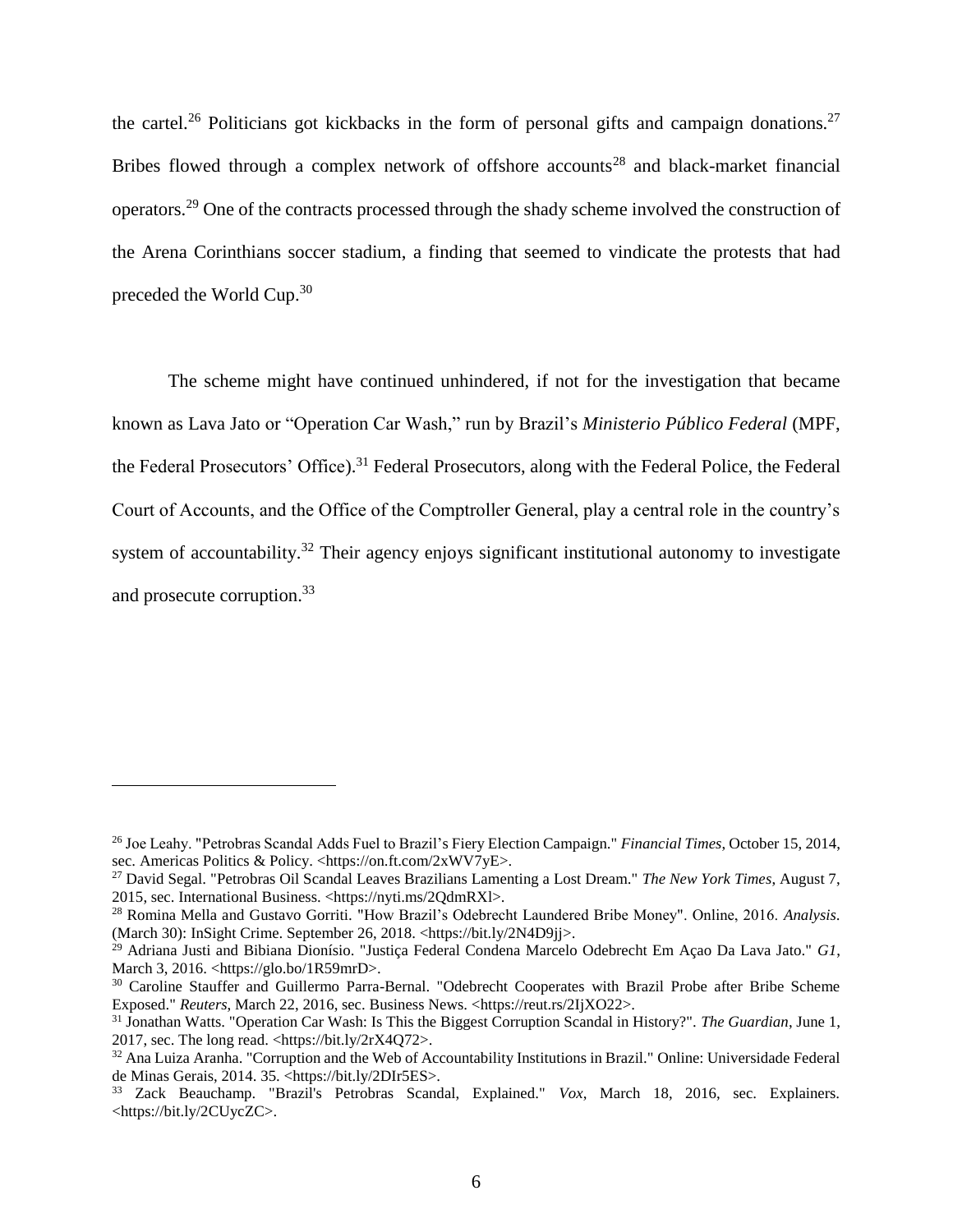In 2014, prosecutors decided to deepen an ongoing investigation when they discovered that a particular *doleiro* or black-market dealer named Alberto Youssef had given Paulo Roberto Costa of Petrobras a luxury SUV.<sup>34</sup> The arrest of both Youssef and Costa began the process of uncovering an intricate corruption network involving managers, businesses, politicians, and *doleiros*. 35 *Petrobras* executives, usually appointed by the political parties in the governing coalition, would share inside information with Brazil's largest contractors, including Odebrecht.<sup>36</sup>

In his plea-bargain testimony, the then-CEO of Odebrecht finally admitted to prosecutors that the construction company had an entire department dedicated to bribery.<sup>37</sup> The department was known as the Division of Structured Operations, and it helped fund the elections of a halfdozen presidents in Latin America.<sup>38</sup> It also helped influence heads of state in Peru and Venezuela, as well as legislators across the region.<sup>39</sup> All told, Structured Operations paid nearly 800 million dollars in bribes so as to secure government contracts worth over three billion dollars in profit for the company. $40$ 

Now, Federal Prosecutors in Brazil cannot sanction wrongdoers: this is the responsibility of Brazil's Judiciary. Historically, however, revelations of corruption have not always resulted in

<sup>34</sup> Reuters. "Former Petrobras Executive Costa Convicted in Corruption Case." *Reuters*, April 22. 2015, sec. Bonds News. <https://reut.rs/2pYmXqB>; see also Redação. "Nota Fiscal Confirma Que Doleiro Pagou R\$ 250 Mil Em Range Rover Para Ex-Diretor Da Petrobrás." Estadão April 8. 2014, sec. Política. <https://bit.ly/2ypp8bv>. <sup>35</sup> Parreira, Marcelo. "The "Car Wash" Crisis." Unpublished Work: School of International & Public Affairs at

Columbia University, 2016. 8.

<sup>36</sup> Ibid.

<sup>37</sup> Pressly, Linda. "'The Largest Foreign Bribery Case in History'." *BBC News*, April 22. 2018, sec. Business.

<sup>&</sup>lt;sup>38</sup> Smith, Michael, Sabrina Valle, and Schmidt Blake. "No One Has Ever Made a Corruption Machine Like This One." *Bloomberg Businessweek*, June 8. 2017. < https://bloom.bg/2s6M11N>.

 $39$  Ibid.

<sup>40</sup> Ibid.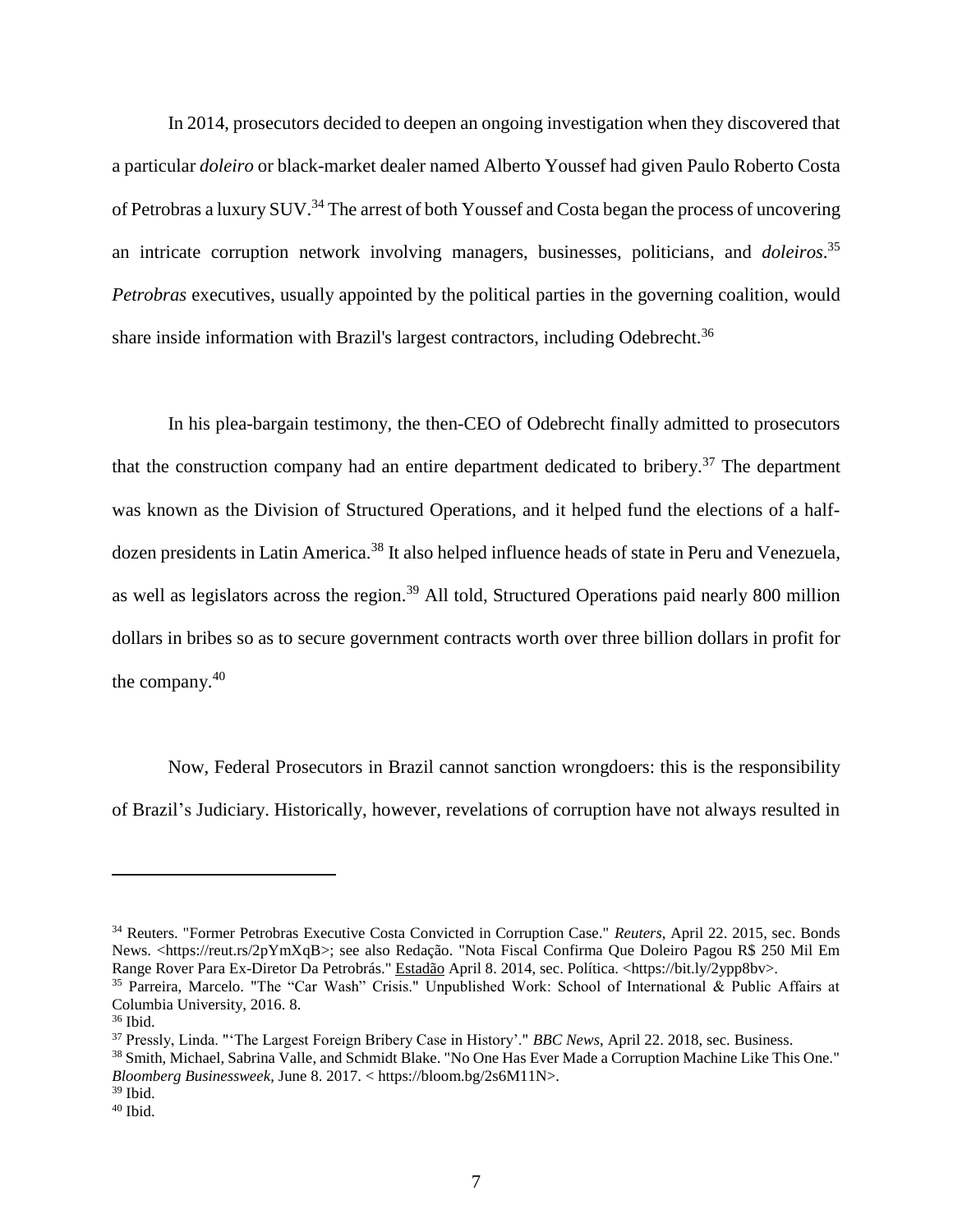punishment for the corrupt.<sup>41</sup> With Operation Car Wash this changed significantly. Federal and Supreme Court judges have examined extensive evidence, much of it obtained from subpoenaed bank records and from politicians and business people who, arrested on suspicion of corruption, agreed to testify in exchange for leniency. Members of the country's elite found themselves arrested, charged, and jailed.

Among those sent to prison was Marcelo Odebrecht, the ex-CEO of Latin America's largest construction group;<sup>42</sup> José Dirceu, a former revolutionary who had been Lula's chief of staff;<sup>43</sup> Eduardo Cunha, a conservative politician who was speaker of the lower house of the Brazilian Congress;<sup>44</sup> and even former President Lula himself.<sup>45</sup>

Sergio Moro is the judge who has overseen the Lava Jato prosecution.<sup>46</sup> Many have celebrated Moro's willingness to pursue members of the country's elite. $47$  Some have even suggested that his actions will attract investors who prefer countries with reliable institutions.<sup>48</sup>

<sup>41</sup> Lindsey D. Carson and Mariana Mota Prado. "Using Institutional Multiplicity to Address Corruption as a Collective Action Problem: Lessons from the Brazilian Case." *The Quarterly Review of Economics and Finance*, 62 (2016): 56- 65. <https://bit.ly/2zAm6lX>.

<sup>&</sup>lt;sup>42</sup> Marla Dickerson, Luciana Magalhaes, and Jeffrey T. Lewis. "Odebrecht Ex-CEO Sentenced to 19 Years in Prison in Petrobras Scandal." *The Wall Street Journal*, March 8, 2016, sec. World. <https://on.wsj.com/2NLD2ON>.

<sup>43</sup> Reuters in São Paulo. "Former Brazil Presidential Chief of Staff Sentenced to 23 Years for Corruption." *The Guardian*, May 18, 2016, sec. Brazil. <https://bit.ly/1V9uEF3>.

<sup>44</sup> Dom Phillips. "Eduardo Cunha, Who Led Impeachment Drive against Rival in Brazil, Gets a 15-Year Jail Term." *The New York Times*, March 30, 2017, sec. Americas. <https://nyti.ms/2mUmw1L>.

<sup>45</sup> Ernesto Londoño and Shasta Darlington. "Lula, Brazil's Ex-President, Can Be Jailed, Court Rules." *The New York Times*, April 4, 2018, sec. Americas. <https://nyti.ms/2Ivad20>.

<sup>46</sup> BBC News. "Sergio Moro: Herói Anticorrupção Ou Incendiário?". *BBC News*, March 18, 2016, sec. Brasil. <https://bbc.in/2OVm3Gy>.

<sup>47</sup> Celso Barros. "The Twilight of Brazil's Anti-Corruption Movement." *The Atlantic*, July 28. 2017, sec. Global. <https://bit.ly/2Qcehbm>.

<sup>48</sup> Marcos Troyjo. "Brazil's Fight against Corruption Sets a Good Example to the World." *Financial Times*, August 17. 2017, sec. Opinion. <https://on.ft.com/2QWmFf>.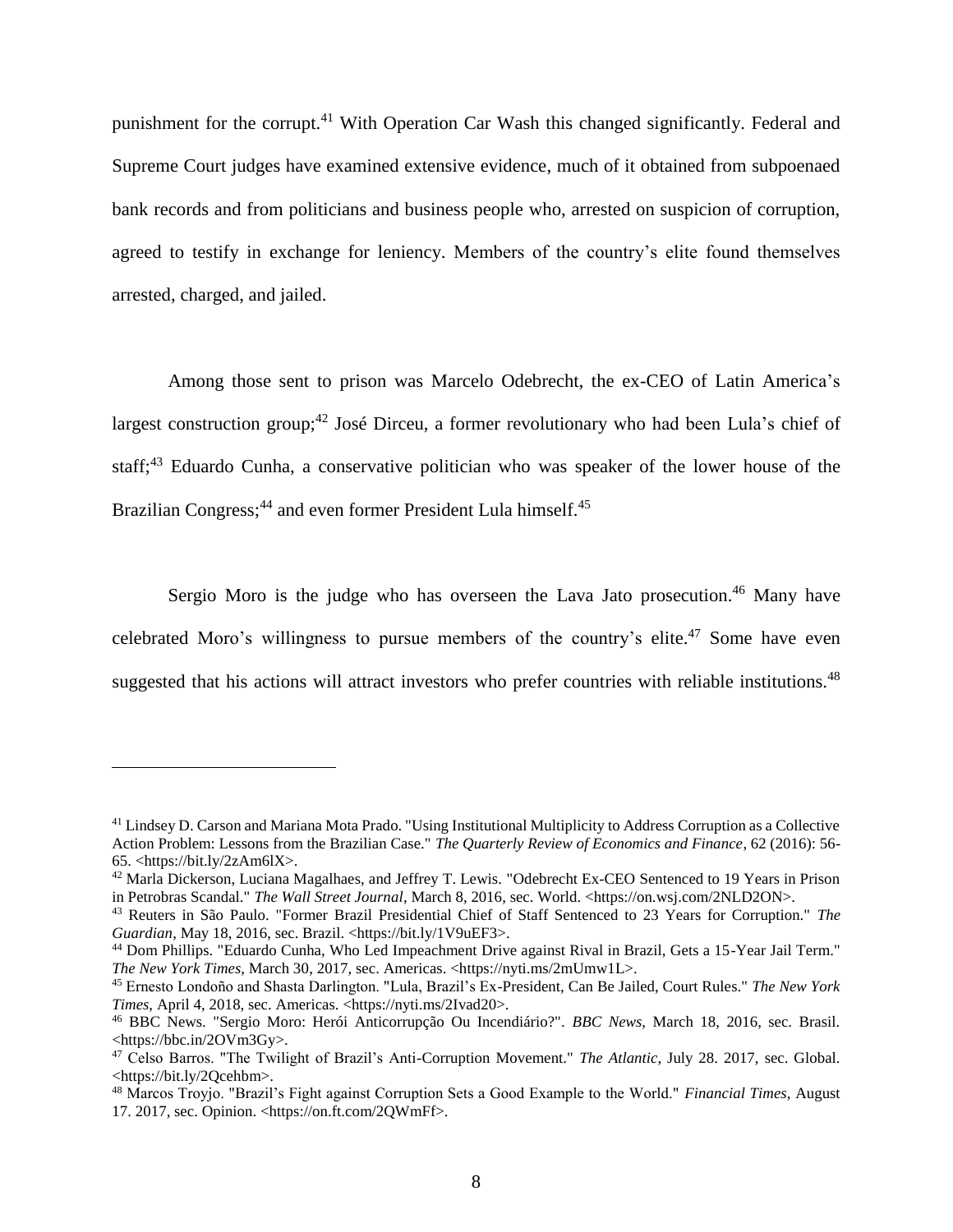Ribbons in Brazil's national colors have reportedly been displayed around the courthouse where Moro officiates as an expression of approval.<sup>49</sup>

But not everyone supports Judge Moro. Some express due-process concerns.<sup>50</sup> There are also those who question Moro's impartiality, by pointing to the investigation's focus on the PT and other left-leaning political parties.<sup>51</sup> However, Moro insists that the prosecutions have simply followed the evidence.<sup>52</sup> In fact, the evidence has pulled into court prominent conservative political leaders as well.<sup>53</sup> Higher courts have upheld many of his rulings and his use of harsh tactics, such as pre-trial detention of suspects. 54

#### **The Impact of the Lava Jato Scandal**

 $\overline{a}$ 

There is much controversy surrounding Lava Jato. A delegation representing the Latin American Studies Association (LASA), a professional organization of scholars who study Latin America, argued that the impeachment procedures against then-president Dilma Rousseff

<sup>49</sup> David Segal. "Petrobras Oil Scandal Leaves Brazilians Lamenting a Lost Dream." *The New York Times*, August 7, 2015, sec. International Business. <https://nyti.ms/2QdmRXl>.

<sup>50</sup> Mat Tromme. "Brazil Must Fight Corruption, but Preserve the Rule of Law". March 10, 2016: Global Anticorruption Blog. March 10, 2016. <https://bit.ly/2DzZwh9>.

<sup>51</sup> Rogério Cezar De Cerqueira Leite. "Desvendando Moro." *Folha de S. Paulo*, October 14, 2016, sec. Opinião. <https://bit.ly/2OaC8en>.

<sup>52</sup> Redação. "Now Eua, Sergio Moro Explica Por Que Não Julga Políticos Do PSDB." *Pragmatismo Político*, August 3, 2016, sec. Corrupção. <https://bit.ly/2OS6eAb>.

<sup>53</sup> Pearson, Samantha, and Paulo Trevisani. "Brazil Supreme Court Approves Trial for Prominent Center-Right Politican." *The Wall Street Journal*, April 17. 2018, sec. Latin America. <https://on.wsj.com/2OoOjUQ>.

<sup>54</sup> Brian Winter. "Brazil's 'Car Wash' Probe: Tell Me How This Ends." *Americas Quarterly*, September 28, 2016. <https://bit.ly/2OYXJ6I>.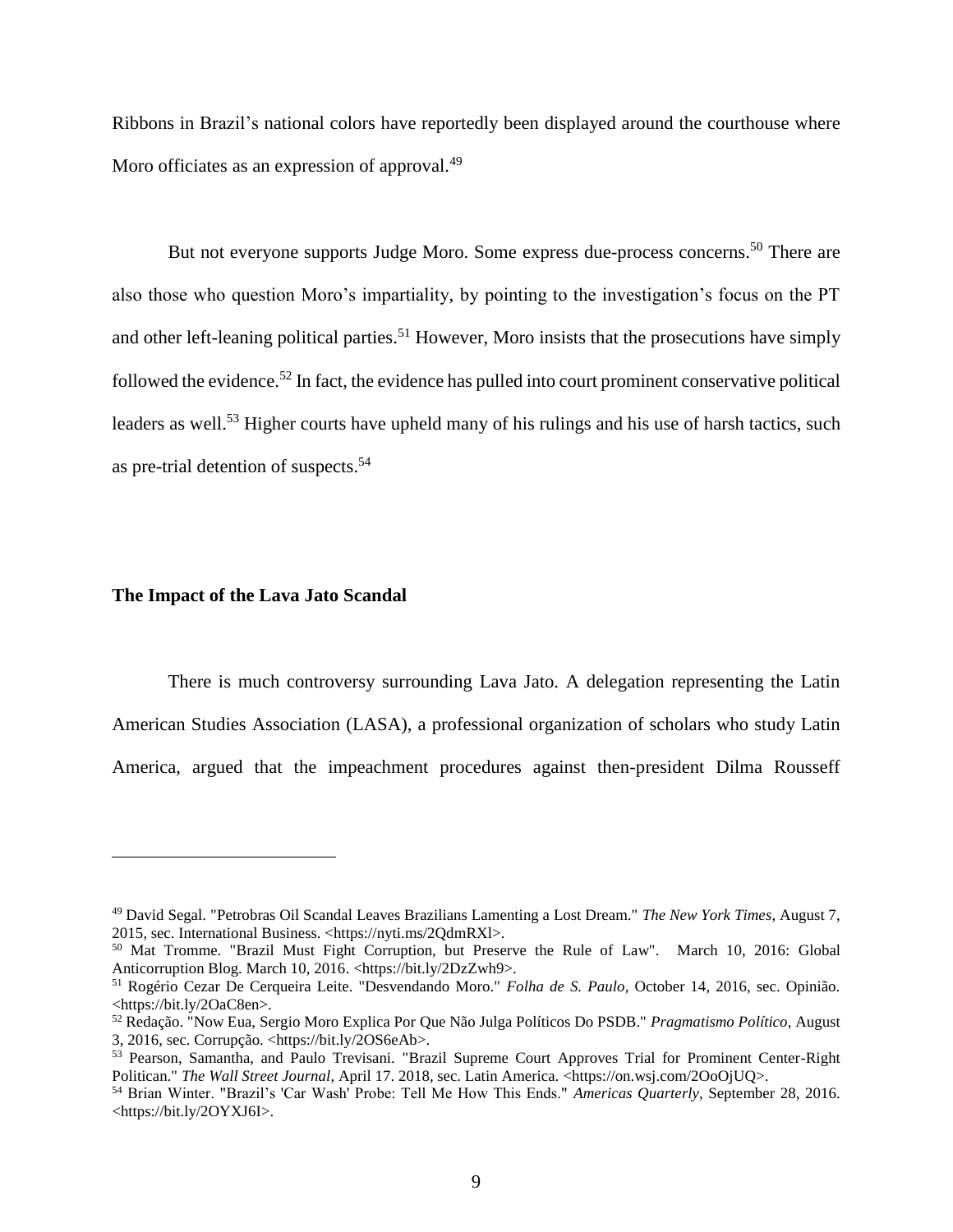represented an attack against democracy.<sup>55</sup> Opinion pieces published in *The New York Times*<sup>56</sup> and *The New Yorker*<sup>57</sup> have expressed concern that Lula's recent imprisonment could represent political vendetta. Some see injustice in the way that Rousseff's unpopular successor, Michel Temer, avoided standing trial on obstruction of justice and corruption charges, by securing support among Brazilian lawmakers.<sup>58</sup> Temer secured lawmakers' support by allocating local projects and positions in government, as well by issuing favorable decrees.<sup>59</sup> Anger about corruption appears to have fueled political support for the presidential candidacy of Jair Bolsonaro, a military veteran and right-wing populist whose disparaging comments against gays, women, and blacks when he was in Congress won him notoriety. 60

Notwithstanding such criticisms, the vast majority of Brazilians believe that the Lava Jato investigations should continue.<sup>61</sup> Even the LASA delegation suggested that the corruption being uncovered by Brazilian investigators was *real and serious*. <sup>62</sup> Based on the strength of the evidence, the United Stated Department of Justice, in collaboration with Brazilian and Swiss authorities,

<sup>55</sup> Sidney Chalhoub, et al. *Report of the LASA Fact-Finding Delegation on the Impeachment of Brazilian President Dilma Rousseff.* Online: Latin American Studies Association (LASA), 2017. <https://bit.ly/2tHwoLj>.

<sup>56</sup> Jorge G. Castañeda. "Why Lula Should Be Allowed to Run for President." *The New York Times*, August 21, 2018, sec. Opinion. <https://nyti.ms/2wgxqRg>.

<sup>57</sup> Jon Lee Anderson. "Lula Falls, and Brazilian Democracy Looks Shakier." *The New Yorker*, April 10, 2018, sec. Daily Comment. <https://bit.ly/2Hf8Mru>.

<sup>58</sup> Ernesto Londoño and Shasta Darlington. "Lula, Brazil's Ex-President, Can Be Jailed, Court Rules." *The New York Times*, April 4, 2018, sec. Americas. <https://nyti.ms/2zJNH0V>.

<sup>59</sup> Associated Press. "Michel Temer, Brazil's Unpopular President, Avoids Corruption Trial." *The Guardian*, October 26. 2017, sec. Brazil. <https://bit.ly/2qVe9lr>.

<sup>60</sup> Joe Leahy and Andres Schipani. "Jair Bolsonaro Draws in Brazil Populists Despite Contradictions." *The Financial Times*, September 17, 2018, sec. Brazil. <https://on.ft.com/2IrES1q>; The Economist. "Jair Bolsonaro, Latin America's Latest Menace." *The Economist*, September 20. 2018, sec. Leaders. <https://econ.st/2NrqfB5>.

<sup>61</sup> Felipe Bächtold. "Para 84% Dos Brasileiros, Lava Jato Deve Continuar; 12% Defendem Término." *Folha de S. Paulo*, April 17, 2018. <https://bit.ly/2ETg538>.

 $62$  Sidney Chalhoub, et al. (2017), 10.